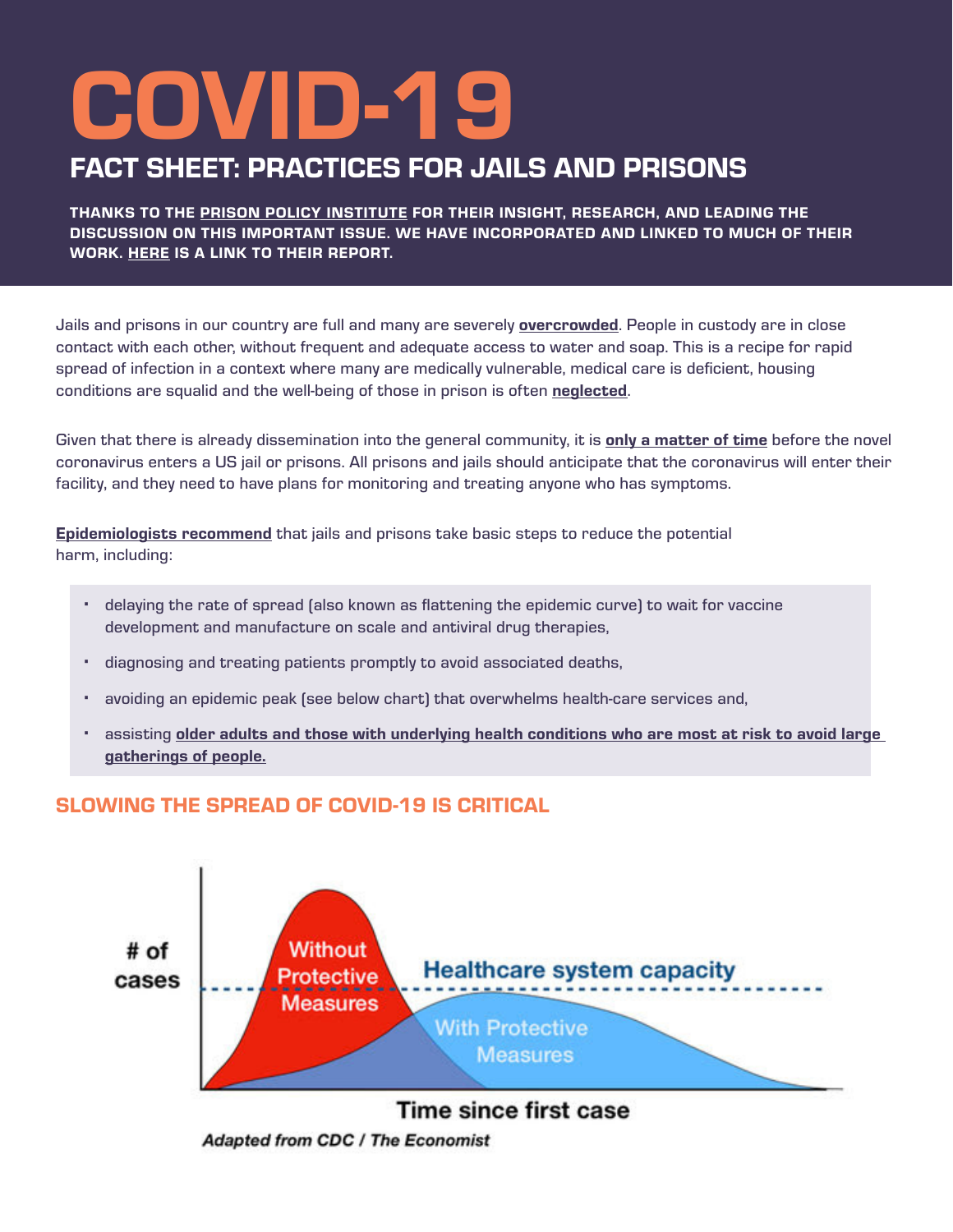These steps seem commonplace for medical care facilities under normal circumstances. However, the overcrowding and lack of adequate staffing and supplies in most correctional facilities, means that even jail and prison administrators who act right now face an extremely difficult challenge.

This is a problem for jails and prisons. Yet, the risk is even more pronounced for jails. Jails, unlike prisons, see a large number of people arrested and booked-in daily and others are released (on bond, after a case is dismissed or at the end of their sentence) back to their community. With this and the daily influx and return home of jail staff, vendors and medical professionals, a virus like COVID-19 has multiple entry points into a jail. Below are measures that should be implemented in jails and prisons immediately to mitigate the risk of coronavirus spread.

# POLICY CHANGES TO SLOW THE SPREAD OF COVID-19 IN JAILS AND PRISONS<sup>1</sup>

- **·** [Release medically vulnerable and older adults](https://www.prisonpolicy.org/blog/2020/03/06/pandemic/). Jails and prisons house large numbers of people with chronic illnesses and complex medical needs, [who are more vulnerable](https://www.who.int/emergencies/diseases/novel-coronavirus-2019/advice-for-public/myth-busters) to becoming seriously ill and requiring more medical care with COVID-19. The [growing number of older adults](https://www.prisonpolicy.org/blog/2016/05/19/bjsaging/)<sup>2</sup> in prisons are at higher [risk](https://www.ncoa.org/news/press-releases/ncoa-statement-congress-must-protect-older-adults-from-covid-19/) for serious complications from a viral infection like COVID-19. Releasing these vulnerable groups from prison and jail will reduce the need to provide complex medical care or transfers to hospitals when staff will be stretched thin. (In Iran, where the virus has been spreading for several weeks longer than in the U.S., the government just gave temporary release to almost a quarter of their total prison population<sup>3</sup>.)
- **·** [Reduce overall prison and jail population](https://www.newsweek.com/coronavirus-sentencing-project-jails-democrats-1491771). Existing unsanitary and overcrowded prison and jail conditions will **[exacerbate](https://www.newsweek.com/coronavirus-sentencing-project-jails-democrats-1491771)** the spread of the new coronavirus. Prisons and jails are not closed environments, and staff and visitors coming into the facilities and returning home, pose a considerable risk. Outbreaks of the flu [regularly](https://www.omaha.com/news/state_and_regional/flu-outbreak-at-nebraska-state-penitentiary-prompts-cancellation-of-christmas/article_0c6ab320-1d5e-5561-9f49-605897b880fa.html) occur in these facilities, and during the H1N1 epidemic in 2009, [many](https://www.spokesman.com/stories/2009/jul/25/idaho-prison-reports-outbreak-of-swine-flu/) jails and prisons dealt with [high numbers of cases](https://www.prisonlegalnews.org/news/2010/feb/15/swine-flu-widespread-in-prisons-and-jails-but-deaths-are-few/). Locking down the jail would only serve, as in China, to [intensify infection rates](http://www.justtalk.blog/index.php/2020/03/08/how-will-county-jail-handle-coronavirus/) inside, and then spread disease into the broader community as guards and service workers move back and forth. Reducing the prison and jail population significantly will ensure that capacity of these facilities is at a level to prevent or contain major outbreaks within these facilities and the surrounding communities. By reducing the population, prisons and jails can implement commonsense public health and sanitary measures to prevent or contain major outbreaks such as ensuring that cells are not shared, there are sufficient medical beds, and enough prison staff to ensure safety for staff, people who are incarcerated, and visitors.
- **Eliminate medical co-pays within prisons** Most prison systems have a short-sighted policy that discourages sick people from seeking care: [charging the free-world equivalent of hundreds of dollars](https://www.prisonpolicy.org/blog/2017/04/19/copays/) in copays to see a doctor. In the context of COVID-19, not receiving immediate, appropriate medical care means allowing the virus to spread across a large number of people in a very confined space. These policies should all be repealed, but at a minimum should be immediately suspended until the threat of pandemic is over.

<sup>3</sup> Earlier this week, Iran reportedly [released about 54,000 incarcerated people with sentences under five years](https://www.bbc.com/news/world-middle-east-51723398), which is almost a quarter of their total prison population of 240,000 people, based on 2018 data from [World Prison Brief.](https://www.prisonstudies.org/country/iran)

<sup>&</sup>lt;sup>1</sup>The Justice Collaborative is particularly grateful to Prison Policy Initiative, which provided many of these [recommendations](https://www.prisonpolicy.org/blog/2020/03/06/pandemic/).

<sup>&</sup>lt;sup>2</sup>There is **[overwhelming consensus](https://www.aclu.org/sites/default/files/field_document/elderlyprisonreport_20120613_1.pdf)** among correctional experts, criminologists, and the National Institute of Corrections that 50 years of age is the appropriate point marking when a prisoner becomes "aging" or "elderly," because people age physiologically faster in prison. People who are incarcerated typically experience the effects of age **[sooner](https://www.vera.org/publications/its-about-time-aging-prisoners-increasing-costs-and-geriatric-release)** than people outside prison because they are more likely than the general public to experience stresses including long histories of alcohol and drug misuse, insufficient diet, lack of medical care, financial struggles, and stress of maintaining safety while behind bars. Older people who are released from prison pose little risk to public [safety](https://thecrimereport.org/2012/05/29/2012-05-frail-and-elderly-prisoners-do-they-still-belong-beh/), and that risk is even less for people released who are sick and dying. Only 7 percent of those aged 50-64 and 4 percent of those [over 65 are returned to prison for new convictions—the lowest rates among all incarcerated demographics](http://www.osborneny.org/resources/resources-on-aging-in-prison/osborne-aging-in-prison-white-paper/). Moreover, "arrest rates among older adults decline to a [mere 2 percent by age 50](http://www.osborneny.org/resources/resources-on-aging-in-prison/osborne-aging-in-prison-white-paper/) and are close to zero percent by age 65."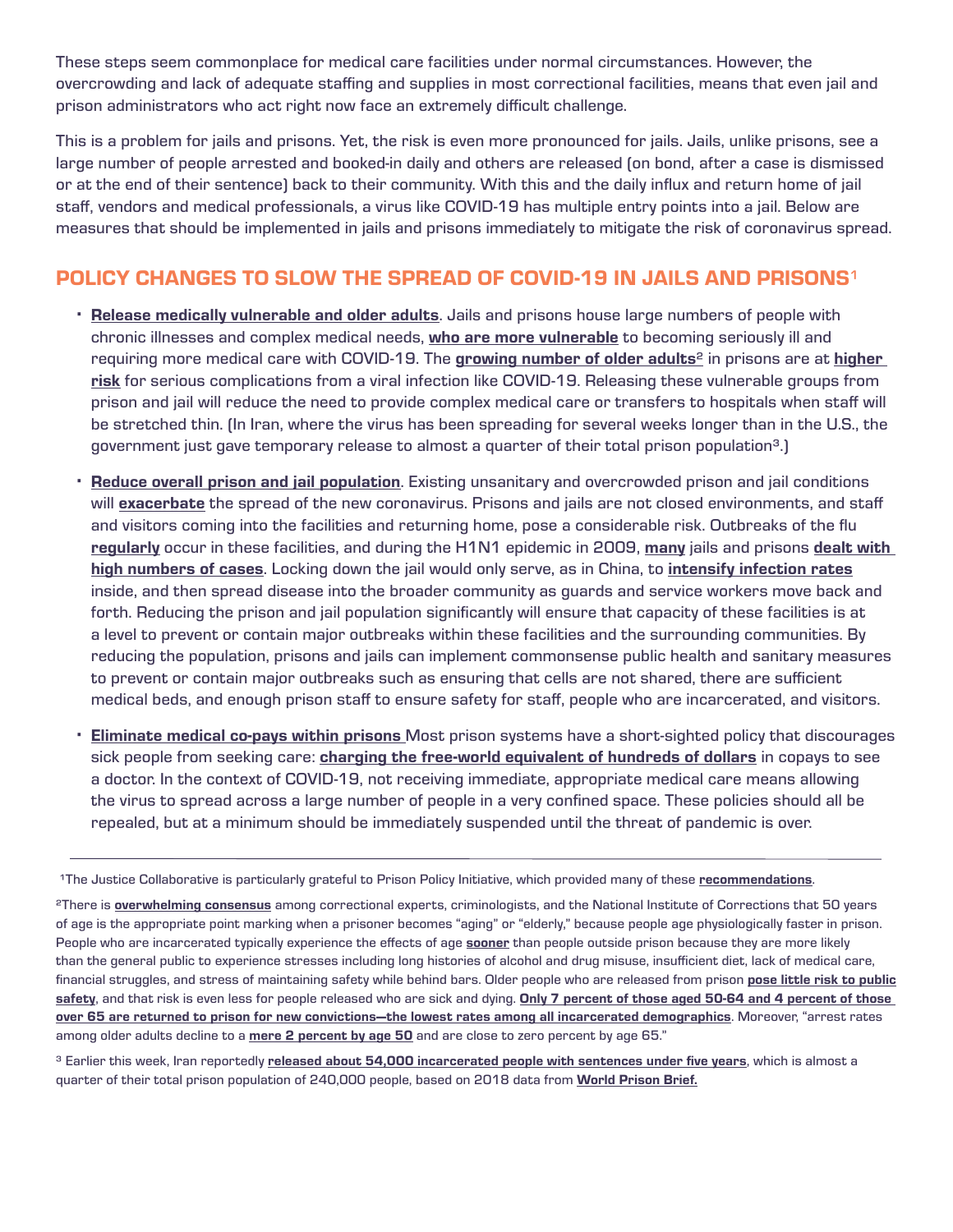- **·** [Lower jail admissions to reduce "jail churn."](https://www.prisonpolicy.org/blog/2020/03/06/pandemic/) About [one-third of the people behind bars are in local jails,](https://www.prisonpolicy.org/blog/2020/03/06/pandemic/) but because of the shorter length of stay in jails, more people churn through jails in a day than are admitted or released from state and federal prisons in [2 weeks](https://www.prisonpolicy.org/blog/2020/03/06/pandemic/). While over [600,000 people](https://www.bjs.gov/content/pub/pdf/p16.pdf) enter prison gates annually, there are about 612,000 people in jail on any given day. Worse, people go to jail [10.6 million times](https://www.prisonpolicy.org/blog/2018/03/22/chalabi/) each year, meaning people circulate quickly through the jail system and out into public. More than half of the people in jail are only in there for [two to three days](https://www.motherjones.com/politics/2020/03/correctional-facilities-are-the-perfect-incubators-for-the-coronavirus/). In [Florida alone](https://www.prisonpolicy.org/blog/2020/03/06/pandemic/), more than 2,000 people are admitted and nearly as many are released from county jails each day. There are many ways for state leaders to reduce jail churn, for example, by:
	- **·** reclassifying misdemeanor offenses that do not threaten public safety into non-jailable offenses;
	- **·** using citations instead of arrests for all low-level crimes;
	- **·** State leaders should never forget that local jails are even less equipped to handle pandemics than state prisons, so it is even more important to reduce the burden of a potential pandemic on jails.
- **·** [Provide soap, CDC-recommended hand sanitizer, comprehensive sanitation and cleaning of facilities and](https://papers.ssrn.com/sol3/papers.cfm?abstract_id=3549276)  [other safety measures free of charge](https://papers.ssrn.com/sol3/papers.cfm?abstract_id=3549276) as recommended by the CDC for those who remain incarcerated. Experts agree that frequently washing hands and sanitizing communal spaces are among the [main ways](https://papers.ssrn.com/sol3/papers.cfm?abstract_id=3549276) people can help limit the spread of the virus. However, practicing even the most simple hygiene, such as washing hands, is not a given in prisons and jails. Currently, in many prisons and jails, hand sanitizer is often treated as **[contraband](https://www.usatoday.com/story/news/investigations/2020/03/07/prison-policies-inmates-best-coronavirus-practices/4978412002/)** because it contains alcohol and even if incarcerated people have access to water, they often have [no way to dry their hands.](https://www.themarshallproject.org/2020/03/06/when-purell-is-contraband-how-do-you-contain-coronavirus) To minimize further spread, the Center for Disease Control and **[Prevention suggests](https://www.cdc.gov/coronavirus/2019-ncov/about/prevention-treatment.html)** things like avoiding close contact with people who are sick, covering your mouth with a tissue when you cough or sneeze, and disinfecting frequently-used surfaces. However, in jails and prisons, [access to toilet paper or tissues](https://www.themarshallproject.org/2020/03/06/when-purell-is-contraband-how-do-you-contain-coronavirus) is often limited. Providing hand sanitizer, soap, unlimited access to hot water, cleaning supplies and other health and sanitation items can help prevent the spread of the disease
- **·** Release to the public the existing plan and procedures in place to address COVID-19 within state and federal prisons. Prisons and jails have a responsibility to ensure the safety and well-being of those put in their charge and to be transparent and accountable about what that responsibility entails. Creating and releasing existing plans and procedures reassures people who are incarcerated, their loved ones, and the public that there is a plan to manage the risk of outbreaks. It also provides an avenue to create a stronger plan for the health and safety of the facility and the community by inviting feedback and suggestions from the public and health experts. A publicly available plan also ensures continuity for staff should corrections staff fall ill and need to be replaced.

#### HOW TO KEEP JAIL STAFF SAFE

- **·** [Paid sick leave for staff.](https://www.cdc.gov/coronavirus/2019-ncov/about/prevention-treatment.html)
- **·** Daily [temperature checks](https://www.who.int/health-topics/coronavirus) for staff upon arrival.
- **·** Additional staff for daily [cleaning and sanitizing all common areas](https://www.cdc.gov/coronavirus/2019-ncov/about/prevention-treatment.html) at the end of staff shift. All common areas including the lobby, reception, hallways and elevators should be cleaned and sanitized every evening after visitors, lawyers and healthcare workers have left for the day.
- **·** Additional [daily cleanings of the kitchen](https://www.cdc.gov/coronavirus/2019-ncov/downloads/workplace-school-and-home-guidance.pdf) and all cooking equipment in at the end of every staff shift.
- **·** The large scale purchase and [installation](https://www.cdc.gov/coronavirus/2019-ncov/healthcare-facilities/prevent-spread-in-long-term-care-facilities.html) of [alcohol based hand sanitizer dispensers](https://www.cdc.gov/coronavirus/2019-ncov/about/prevention-treatment.html) outside each jail and prison cell.
- **·** To be safe, all visitors should receive [a temperature check](https://www.who.int/health-topics/coronavirus) upon arrival at the jail and also before leaving the jail.